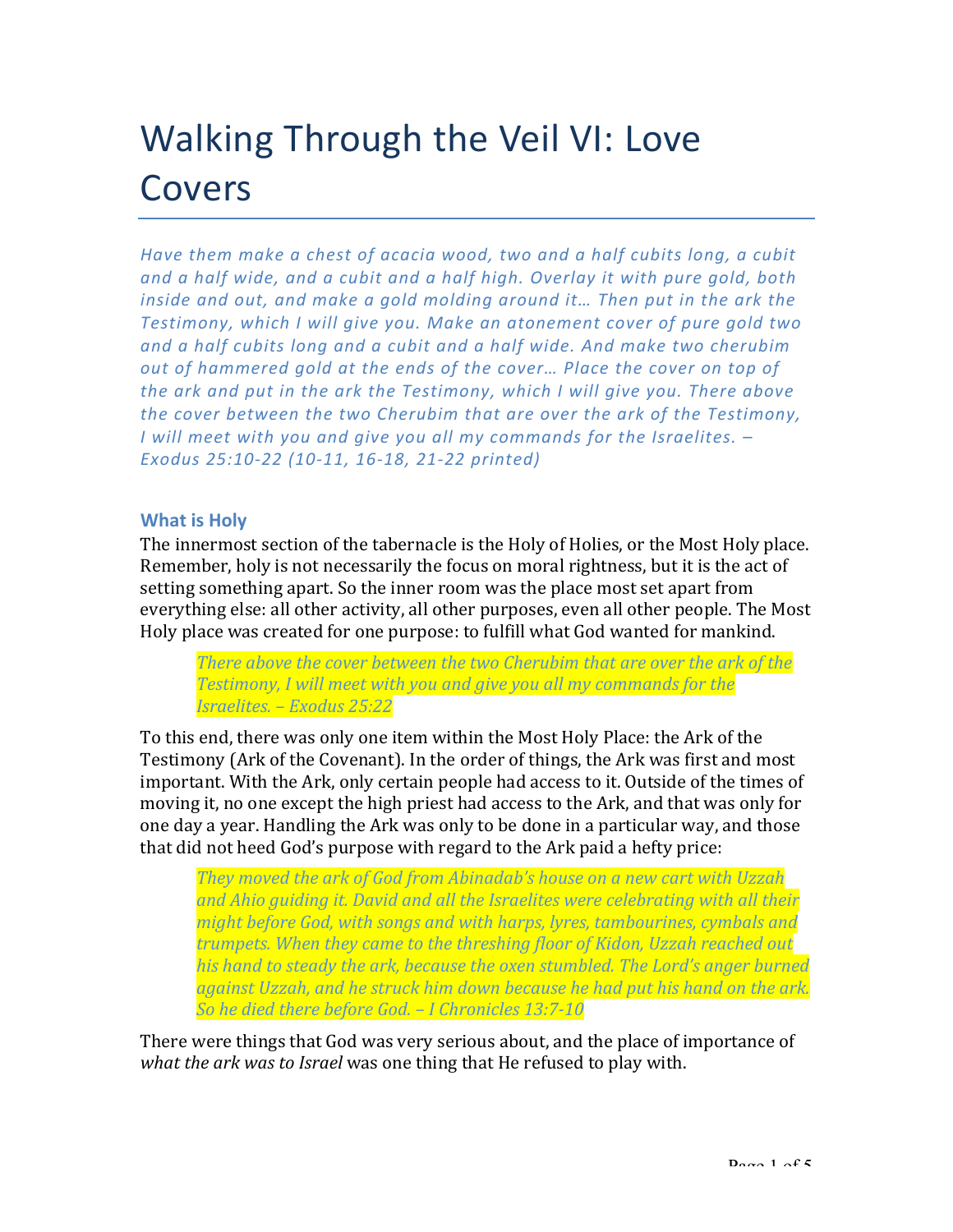## **The Original Design**

The Ark was one unit with three parts:

- The Chest the chest was made from Acacia wood, overlaid with gold, representing the place where God and man came together. The Chest was made to originally contain the tablets of the  $Testimony -$  the Law, or the  $Ten$ Commandments. Over time, other things were added to the chest, but in the pattern given to Moses on the mountain, The Chest only contained God's word for His people. Jesus effectively was the Chest, holding God's word for his people
- The Cover While it seems strange to call out the cover to the chest, it had significance in what it hid, as well as in what it received. The cover hid all of the items that were contained within the Chest, as well as being the *receiver* of the blood of the sacrifice. Even though the items remained intact, they only existed behind the cover. They had no effect beyond the cover. While the Chest was wood and gold, the cover was pure gold. The cover kept what God had provided for his people intact, but also provided a shield or buffer for the tenets of the Law. Galatians 3:13 says *Christ redeemed us from the curse of the law by becoming a curse for us, for it is written: "Cursed is everyone who is hung on a tree."* Jesus, effectively is the cover for us
- The Cherubim Two cherubim, or celestial beings covered the chest and cover. They were specifically set to look toward the cover with their wings outstretched to shadow the area between the cover and their wings. The Cherubim were also made from pure gold. The Cherubim represent God's commitment to His word for his people. Jeremiah 1:12 says, *The Lord said to me, "You have seen correctly, for I am watching to see that my word is fulfilled.*

God told Moses that he would meet him *between the cover and the Cherubim*. God's meeting with Moses was not so much a physical, logistical meeting, but a place of God's purpose. To understand this, we must look at the second aspect of the purpose for the cover.

*He* shall then slaughter the goat for the sin offering for the people and take its *blood behind the curtain and do with it as he did with the bull's blood: he shall sprinkle it on the atonement cover and in front of it. In this way he will make* atonement for the Most Holy Place because of the uncleanness and rebellion of the Israelites, whatever their sins have been. - Leviticus 16:15-16a

The cover was the place that would receive and hold the blood of the sacrifice. On the Day of Atonement, the high priest had one job: offer sacrifices first for himself, then for the nation. He would take the blood from the sacrifice and sprinkle the blood on the cover as well as in front of it. God would "see" the blood and forgive the sins of Israel committed until that day. This was very similar to God's command when Israel was about to leave Egypt:

*Then they are to take some of the blood and put it on the sides and tops of the doorframes of the houses where they eat the lambs... The blood will be a sign*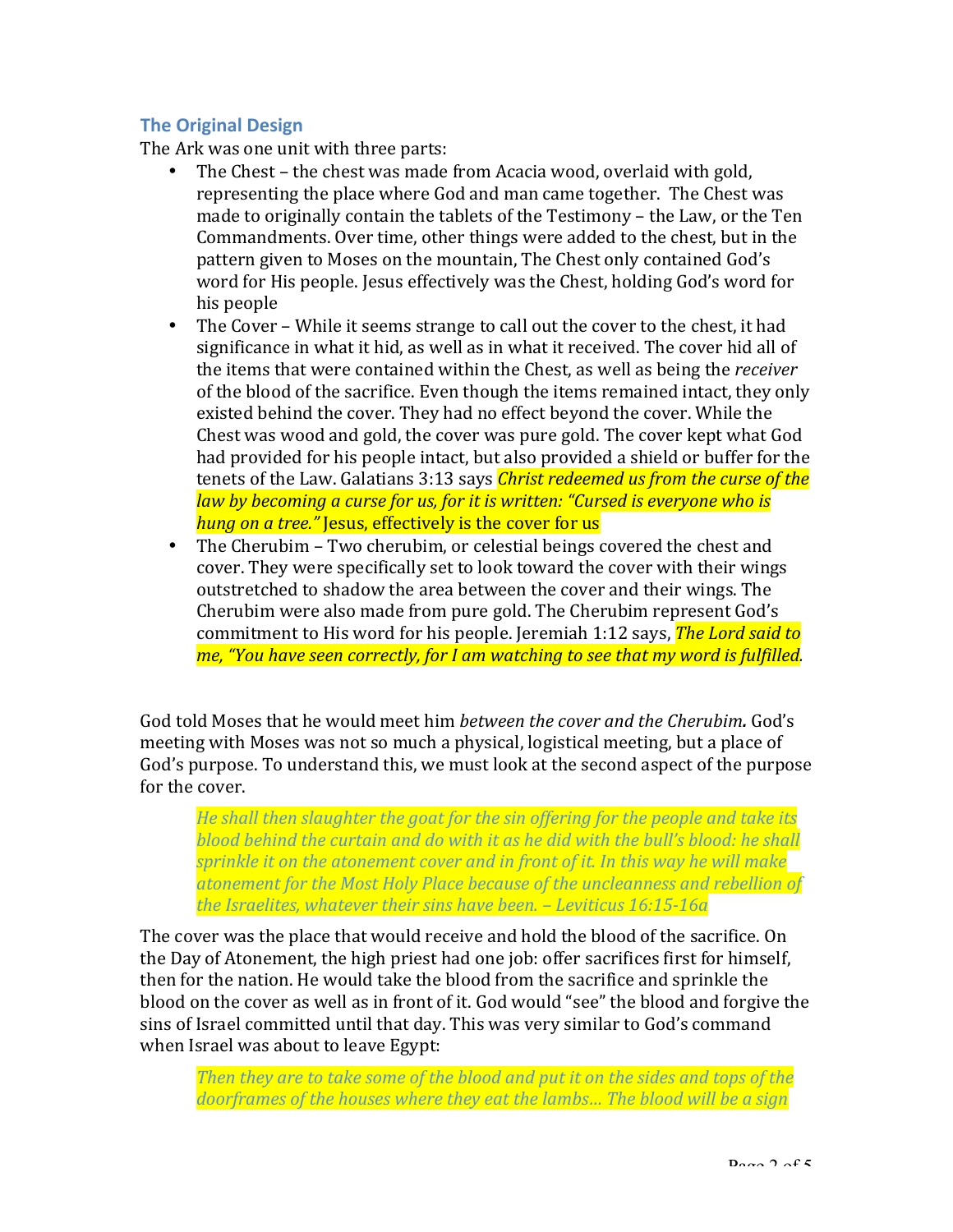*for you on the houses where you are, and when I see the blood, I will pass over you.* No destructive plague will touch you when I strike Egypt. – Exodus 12: 7,13

When it came to the Ark, God could have focused on what was in the Chest to determine how to react and respond to Israel, but he chose (and chose ahead of time, mind you) to focus on the point of atonement and forgiveness. God would meet Moses "between his forgiveness and his intention to fulfill his word". This is also the place that God chooses to meet us:

### **What Was Placed in the Ark?**

**Behind the second curtain was a room called the Most Holy Place, which had** the golden altar of incense and the gold covered Ark of the Covenant. This ark *contained the gold jar of manna, Aaron's staff that budded, and the stone* tablets of the covenant. - Hebrews 9:3-4

Over time other things were added to the Ark of the Testimony. The items were not just keepsake items, but spoke to specific things God was doing in the lives of Israel, and what they did to prompt God's action in these events

- 1) **Aaron's Rod that Budded** After people were grumbling against Moses and Aaron in particular, the Lord wanted to demonstrate whom he had **chosen** – The staff belonging to the man I choose will sprout and I will rid myself of the *constant grumbling against you by the Israelites... The Lord said to Moses, "Put* **back Aaron's staff in front of the Testimony to be kept as a sign to the** rebellious. This will put an end to their grumbling against me, so that they will *not die." – Numbers 17:5, 10*
- **2)** Jar of Manna the Israelites complained about having no food, to which God supernaturally supplied manna from heaven. *Then Moses said to Aaron,* "Take a jar and put an omer of manna in it. Then place it before the Lord to be kept *for the generations to come."* As the Lord commanded Moses, Aaron put the manna in front of the Testimony that it might be kept. Exodus 16:33-34
- 3) **Tablets of the Law** Moses had received the law, written by God. Following this he was told about the people corrupting themselves. Moses intercedes for the people and God relents of his anger, but when Moses sees them, he gets angry himself and throws down the tablets breaking them in pieces

All of the items with the exception of the Law were initially placed before the Lord (before the Ark), but eventually made their way inside the ark. They could be seen as points of failure for Israel – their rejection of God, their grumbling against God, and them taking matters into their own hands. On the other hand, they can be seen as God watching over his word to perform it - His provision, his choosing, his word, none of which could be stopped by the actions of people. The Most Holy place, the **place most separated was a place where God fully represented his intention** and action on behalf of mankind.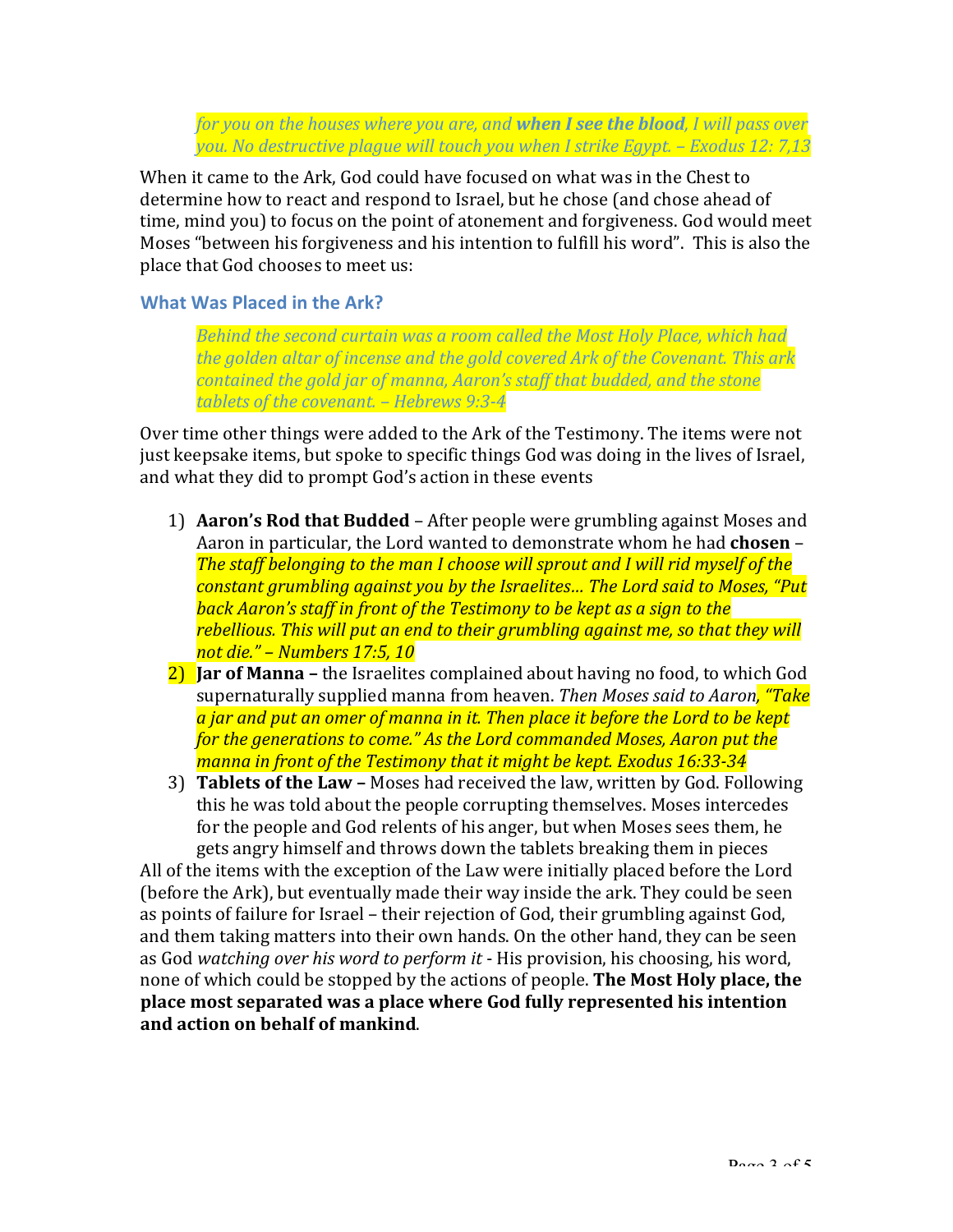#### **Making Atonement**

In the courtyard and in the Holy Place, there were activities happening all the time. In the Most Holy place, however, God signified only a certain time that any activity happened. 

*When everything had been arranged like this, the priests entered regularly into the outer room to carry on their ministry. But only the high priest entered the inner room, and that only once a year, and never without blood, which he* offered for himself and the sins the people had committed in ignorance.  $-$ *Hebrews 9:6-7*

For God, his atonement, or *making things right* was not a daily ritual or a regular occurrence. God wanted to show the difference between the *daily activities* of his people, and his *completed work:* 

*When Christ came as a high priest of the good things that are already here, he went through the greater and more perfect tabernacle that is not man-made,* that is to say, not a part of this creation. He did not enter by means of the blood *of goats and calves, but he entered the Most Holy place once for all <i>by his own blood, having obtained eternal redemption. – Hebrews 9:11-12*

For the high priest to make atonement, he had to dip his finger in the blood to sprinkle it on the ark cover. In this, the high priest not only had to identify with the sin but also of the sacrifice that was given for him and for Israel. The high priest had to engage in the sacrifice – touching the sacrifice at the most intimate level. Paul makes a statement about himself that is hard to understand, until you understand it from the standpoint of engaging in the sacrifice:

*Now I rejoice in what was suffered for you, and I fill up in my flesh what is still lacking* in regard to Christ's afflictions, for the sake of his body, which is the *church. – Colossians 1:24*

This sounds like Paul is saying that the work of Christ is not complete enough to save, that it takes something of us to fulfill it. However, when seen in light of engaging in the sacrifice, you can see that Paul was wanting to fully touch the sacrifice of Jesus... to engage it to the point of knowing that "when the blood was sprinkled on the cover", that forgiveness and making all things right would be done for those he was ministering to. For the Colossian church, Paul wanted nothing more than the absolute complete work of Christ to be realized in them - for them to see nothing of his own human effort, but to see only the work that God did behind the veil. Our lives are to be the same for those in our lives: engaging the sacrifice of Jesus for them... *touching the blood* to sprinkle on the cover to declare them at one with God.